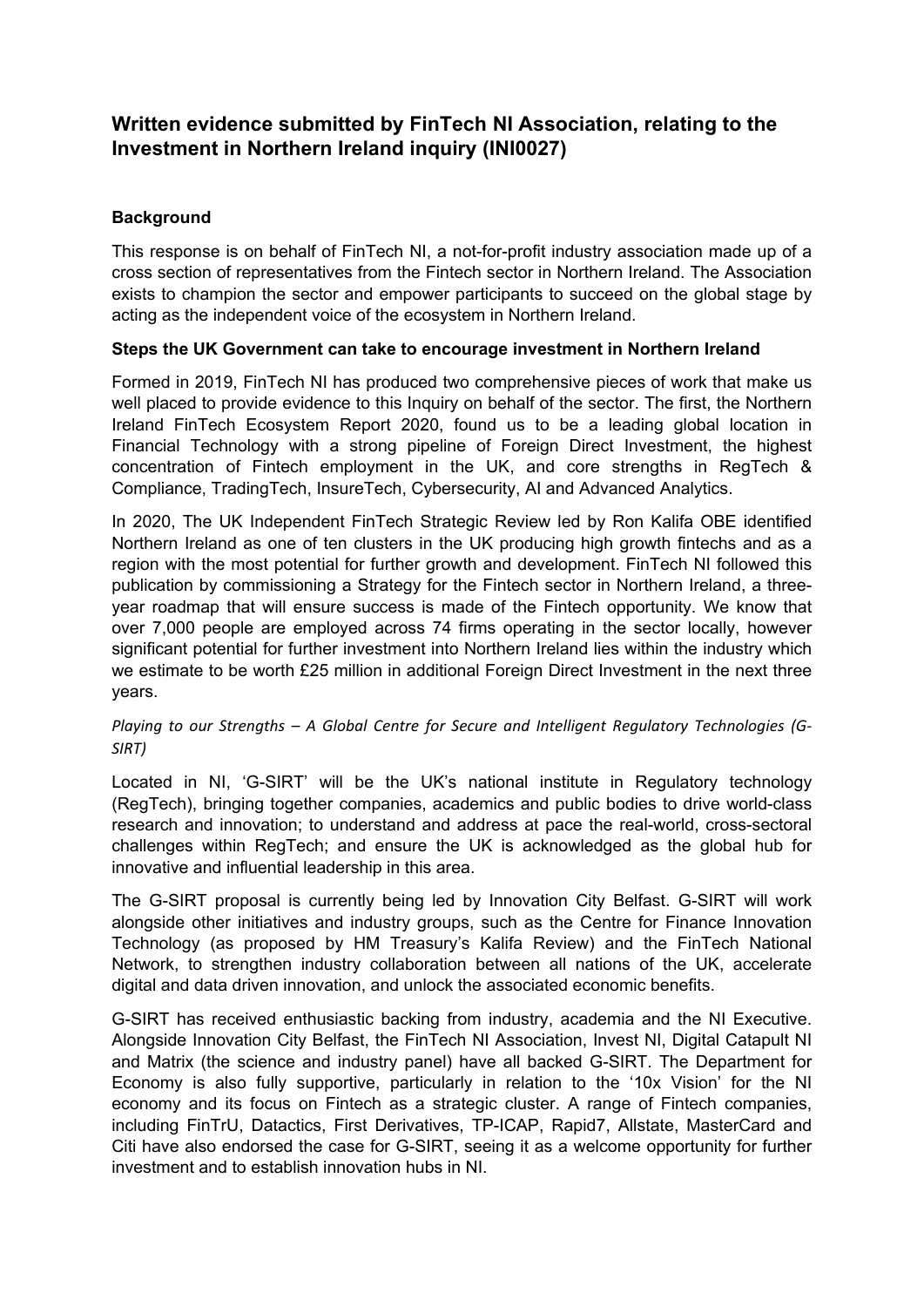## **Identifying Sectors of Investment and Employment Potential**

Currently, Fintech in Northern Ireland is worth an estimated £391.5 million in GVA. Of the companies operating locally, some 36% are established Financial Services or Fintech firms, 23% are startups/scaleups and 41% is from wider technology firms. Significantly, the sector is boosted by the presence of several large US organisations operating locally, which have been attracted to the region via Foreign Direct Investment. Northern Ireland was ranked as the third global Fintech location for the future in 2019/20, and Belfast has been named the world's number one destination globally for Fintech development investment projects.

Significant opportunity for further investment lies within the Fintech sector. The NI FinTech Sector Strategy, produced by our consulting partner Deloitte, identifies opportunity to attract £25 million in additional Foreign Direct Investment to Northern Ireland directly via Fintech in the next three years. The strategy identifies opportunity for 20 additional firms within that time frame and ten new international partnerships. With this comes the potential for the creation of thousands of new job roles in the coming years.

The potential for investment and employment in Fintech in Northern Ireland is evident when the region is modelled on the development of the UK sector as a whole. Latest figures from Innovate Finance reveal a record year for FinTech investment in the UK which exceeded \$11.6bn, a representative 217% increase from 2020. Investment into the regions has also accelerated rapidly, with \$696m invested outside London and the South East in 2021, compared to \$206m in 2020.

The strength of the sector in Northern Ireland is supported by innovation, global connections, and a collaborative community. We have four unique selling points that make us a key sector for investment potential. These are:

- Geographical advantage an intersection between Europe and the UK with access to international markets such as East Coast US, making us a gateway location across global Financial Services and Fintech markets.
- Supportive and collaborative community known pathways of support for SMEs via incubators, accelerator programmes, Invest NI and local government.
- Talent, Skills and Education a structured pipeline of talent and strong Higher and Further Education System which offers specialist Fintech courses that have been developed in partnership with industry.
- Core Expertise and Capabilities known capability in key areas such as RegTech, Artificial Intelligence and Data Analytics which are continuously built upon through research.

In July 2021, the Financial Conduct Authority (FCA) announced plans to establish a presence in Belfast as part of its national location strategy, marking the first time the FCA has had a permanent presence in Northern Ireland. In these plans, the FCA noted that they are a regulator for the whole of the UK. They also recognised the importance of engagement with devolved administrations and legislatures, noting that the different nations of the UK may have different needs and views. The ability to engage with regulators locally is a positive development for fintechs that are established or considering locating in Northern Ireland and will help drive growth and innovation in this sector.